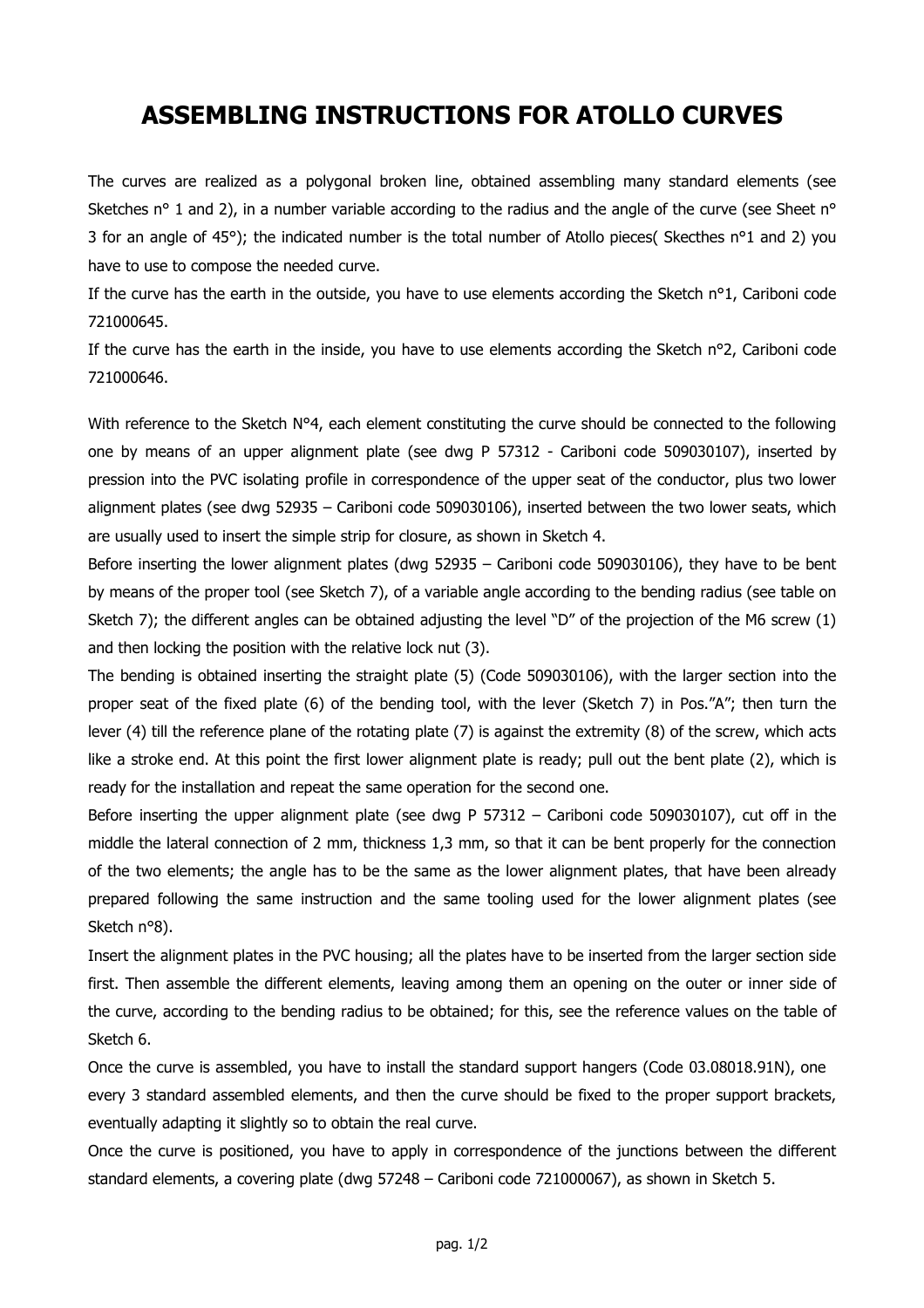The two extremities of the curve have to be connected to the adjacent straight sections, using the proper standard joint box for curve (Code 03.08014.91N).

Once the assembling of the isolating housing is completed, you can proceed to insert the 4 copper conductors continuously, without interruptions, also into the curved sections, by means of the proper insertion trolley (Code 03.08030.90N).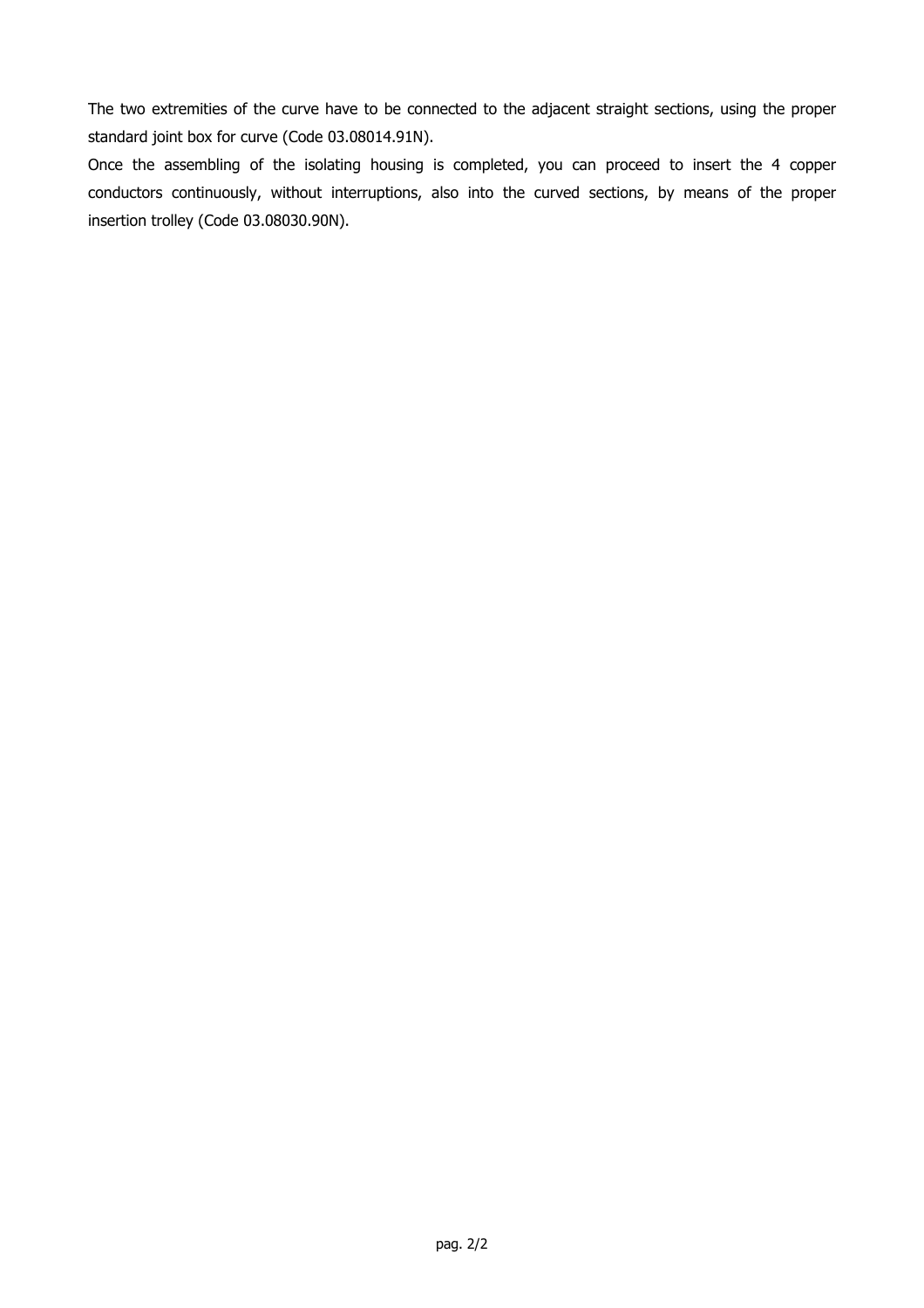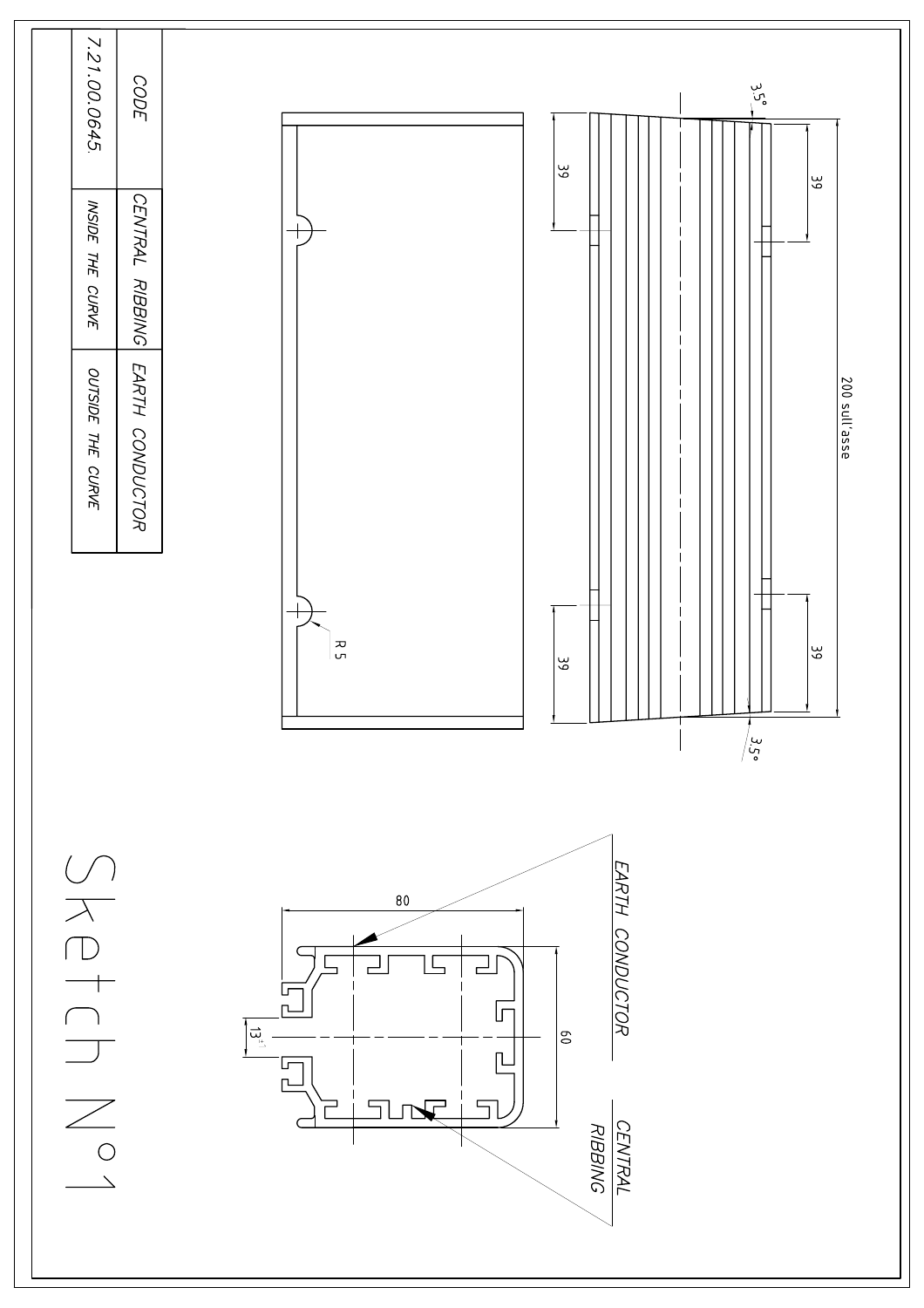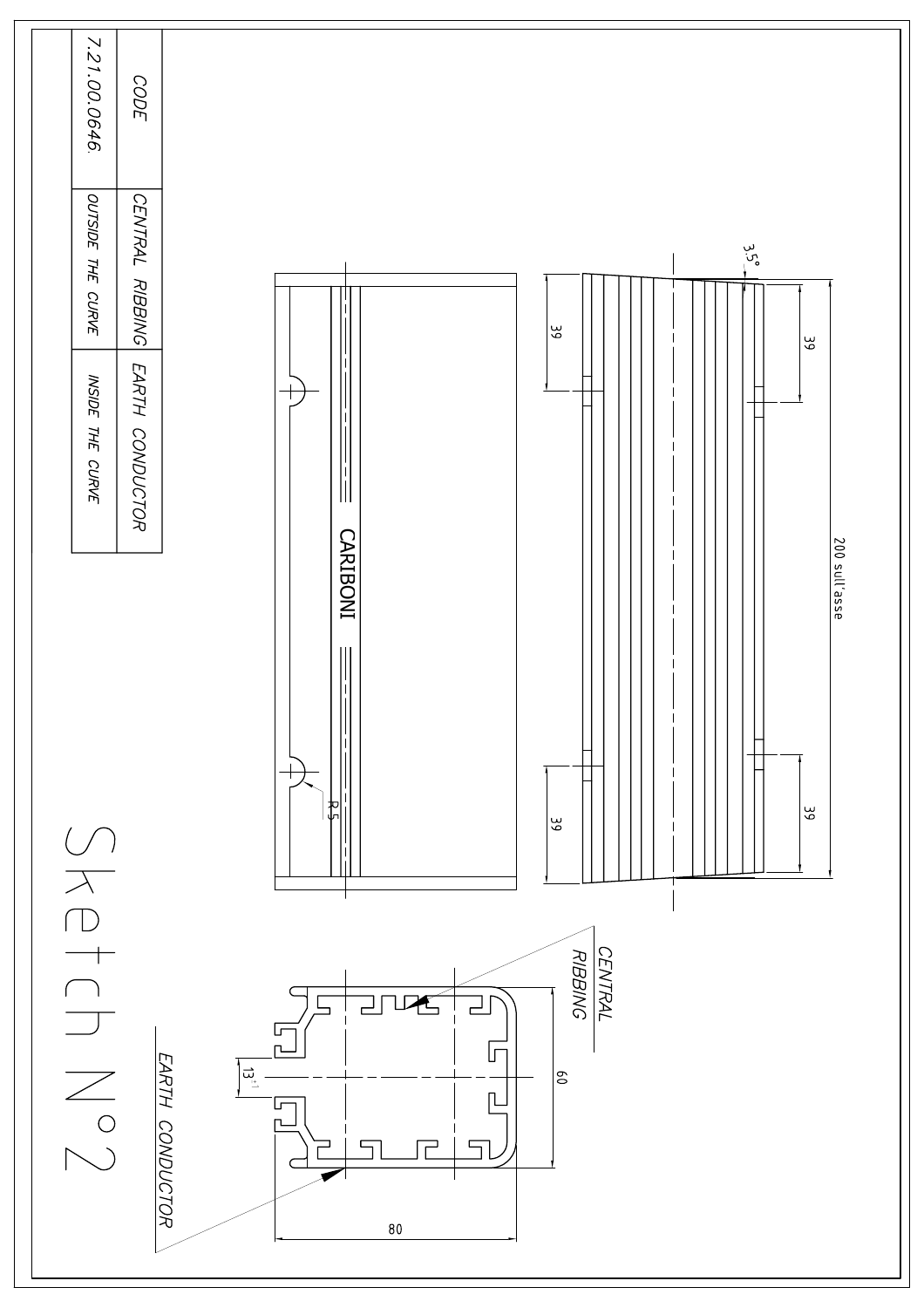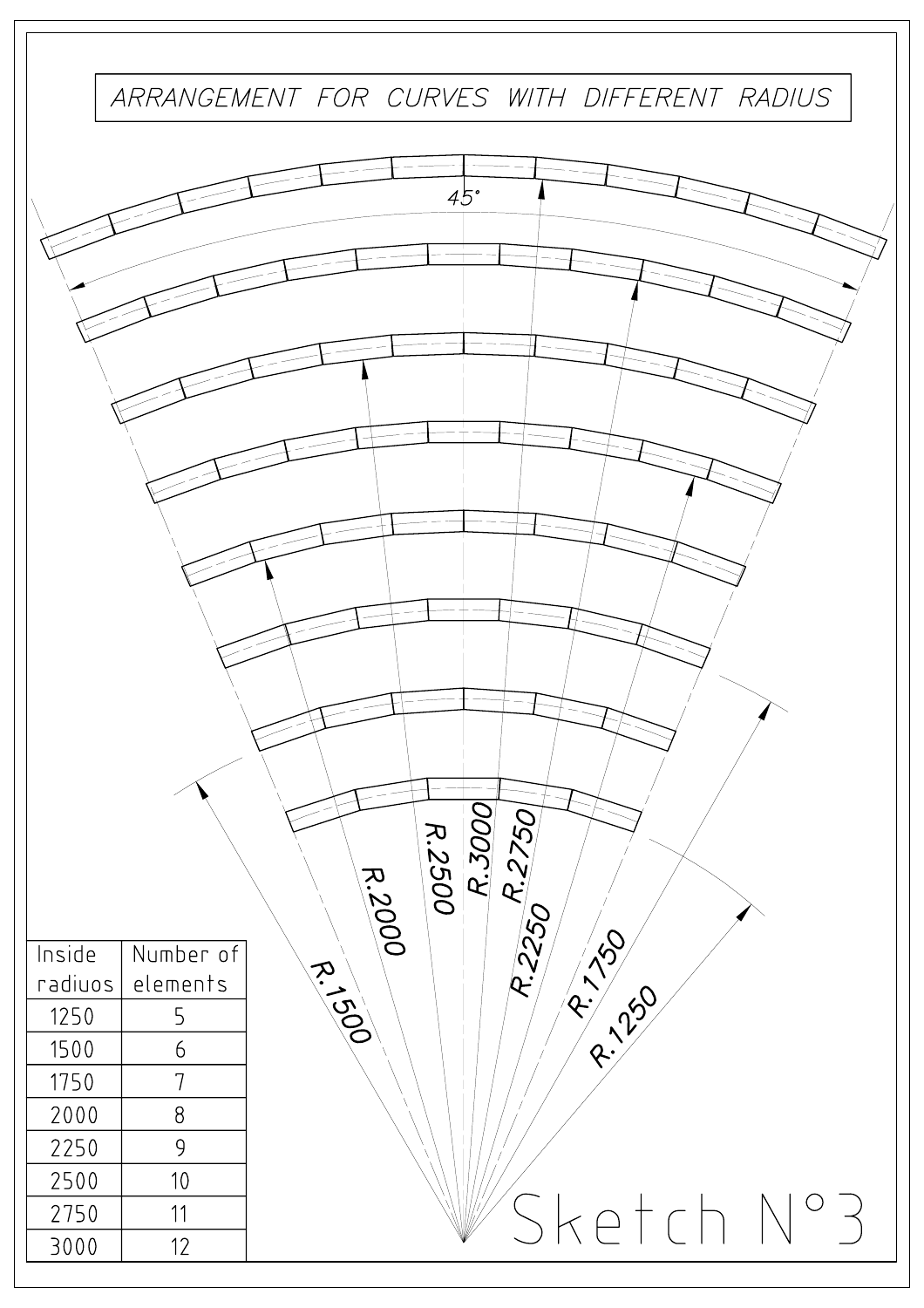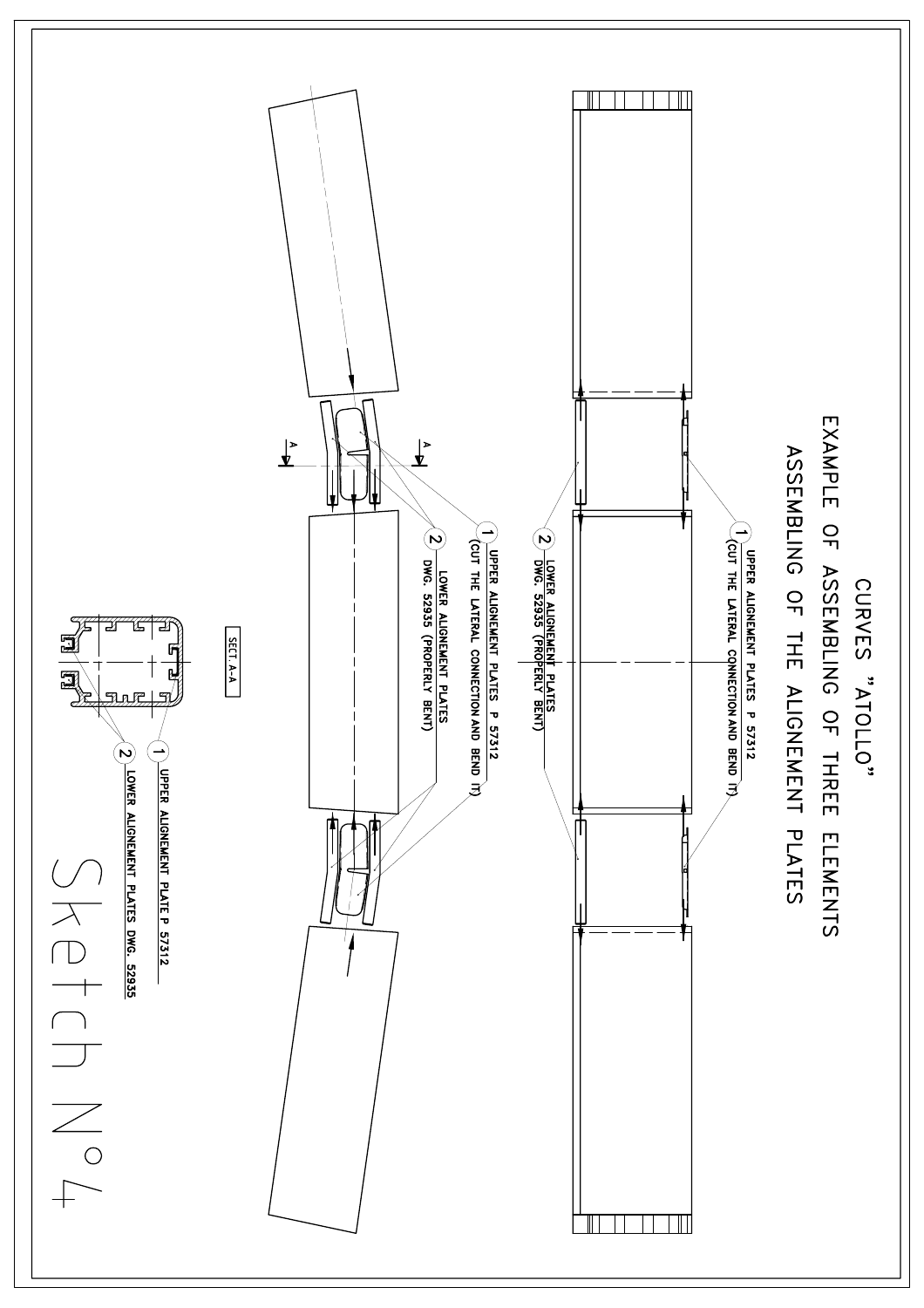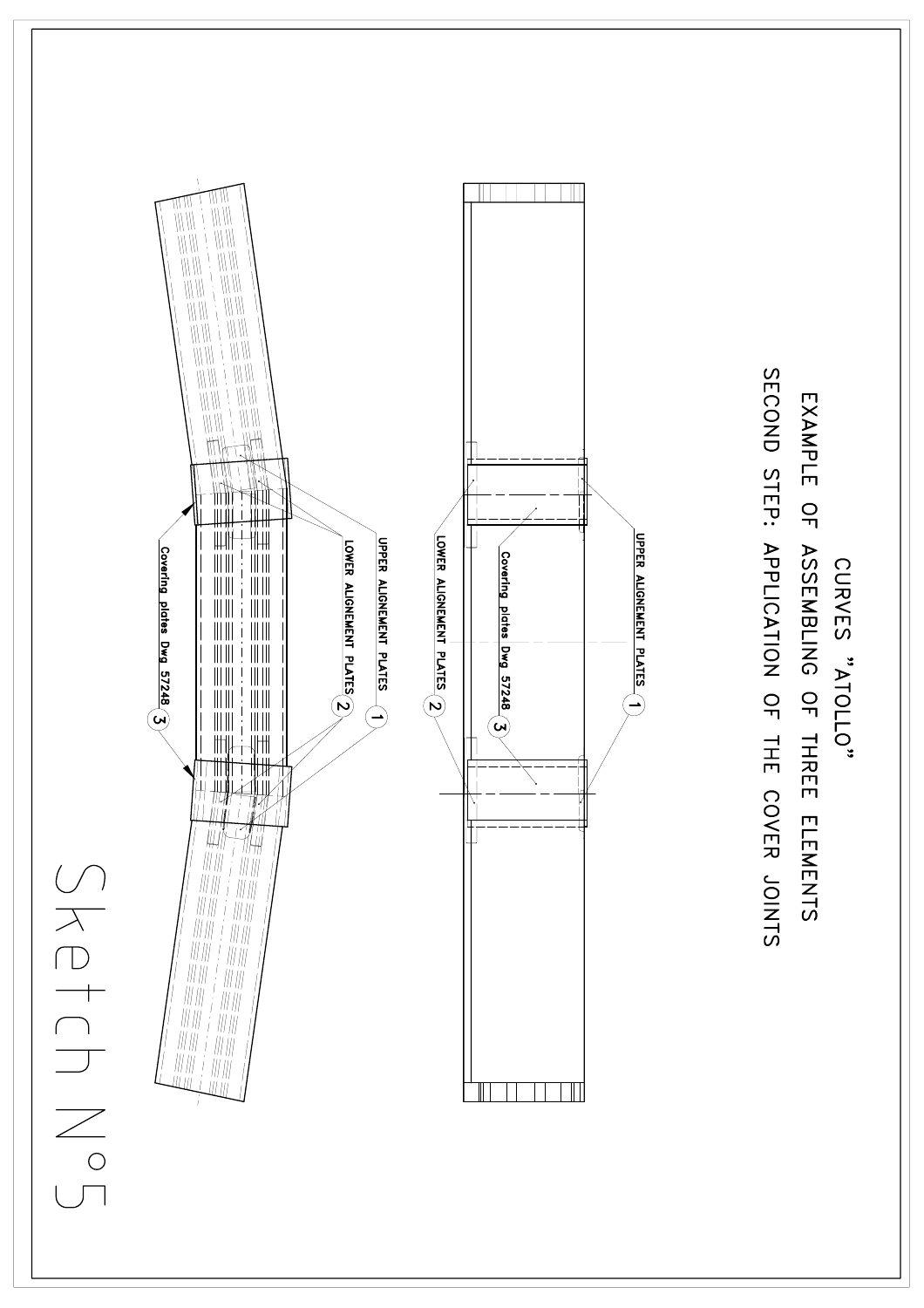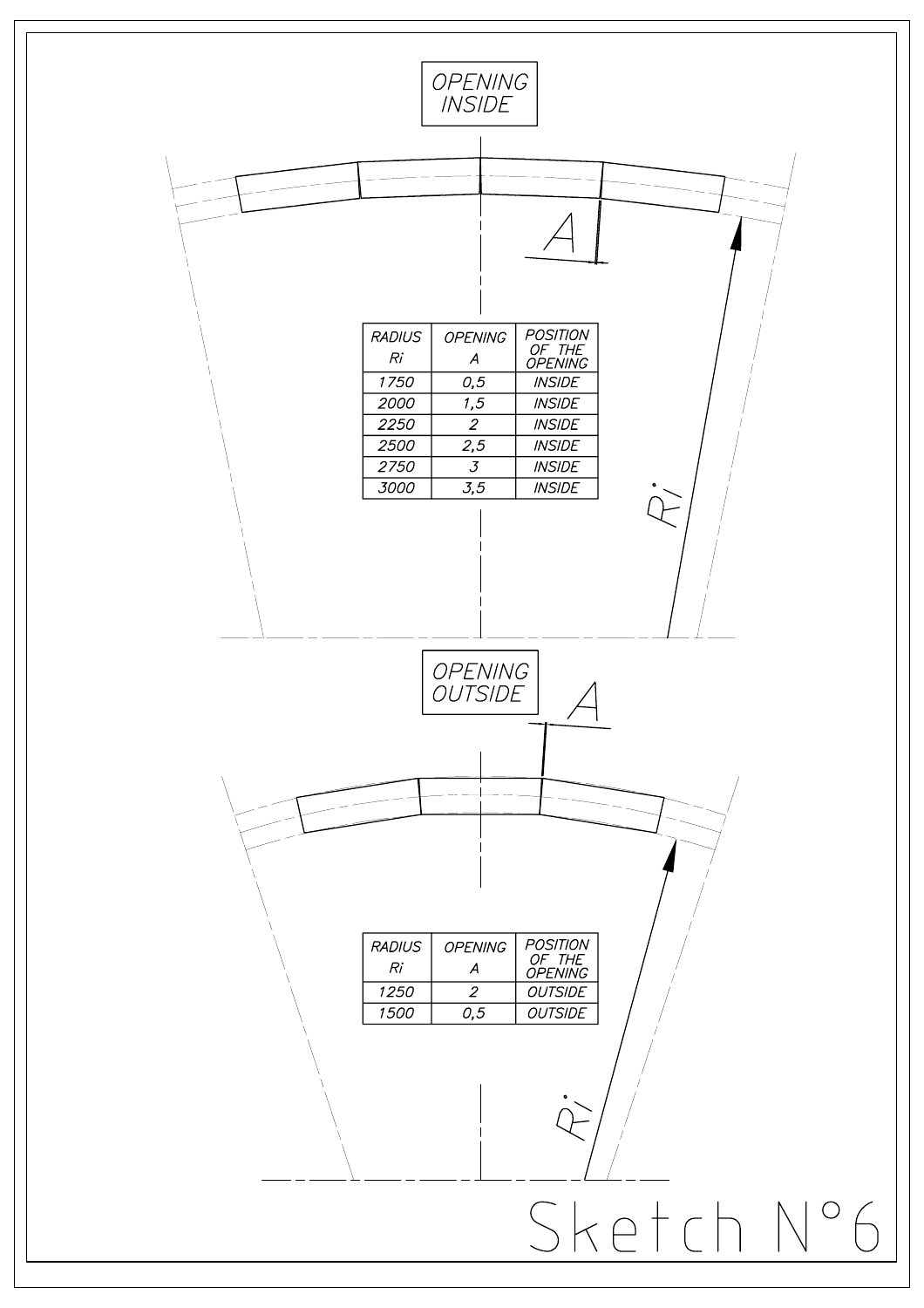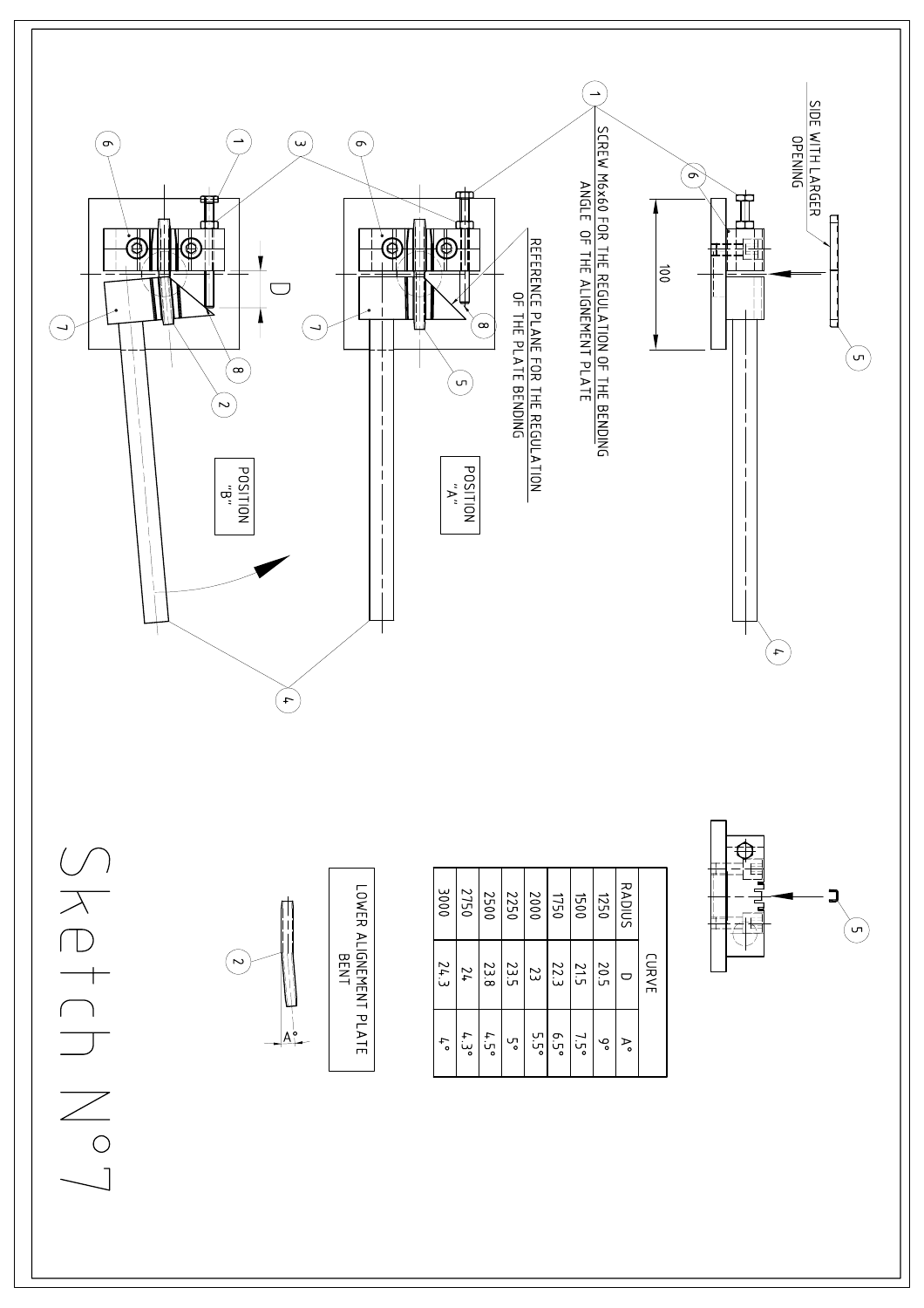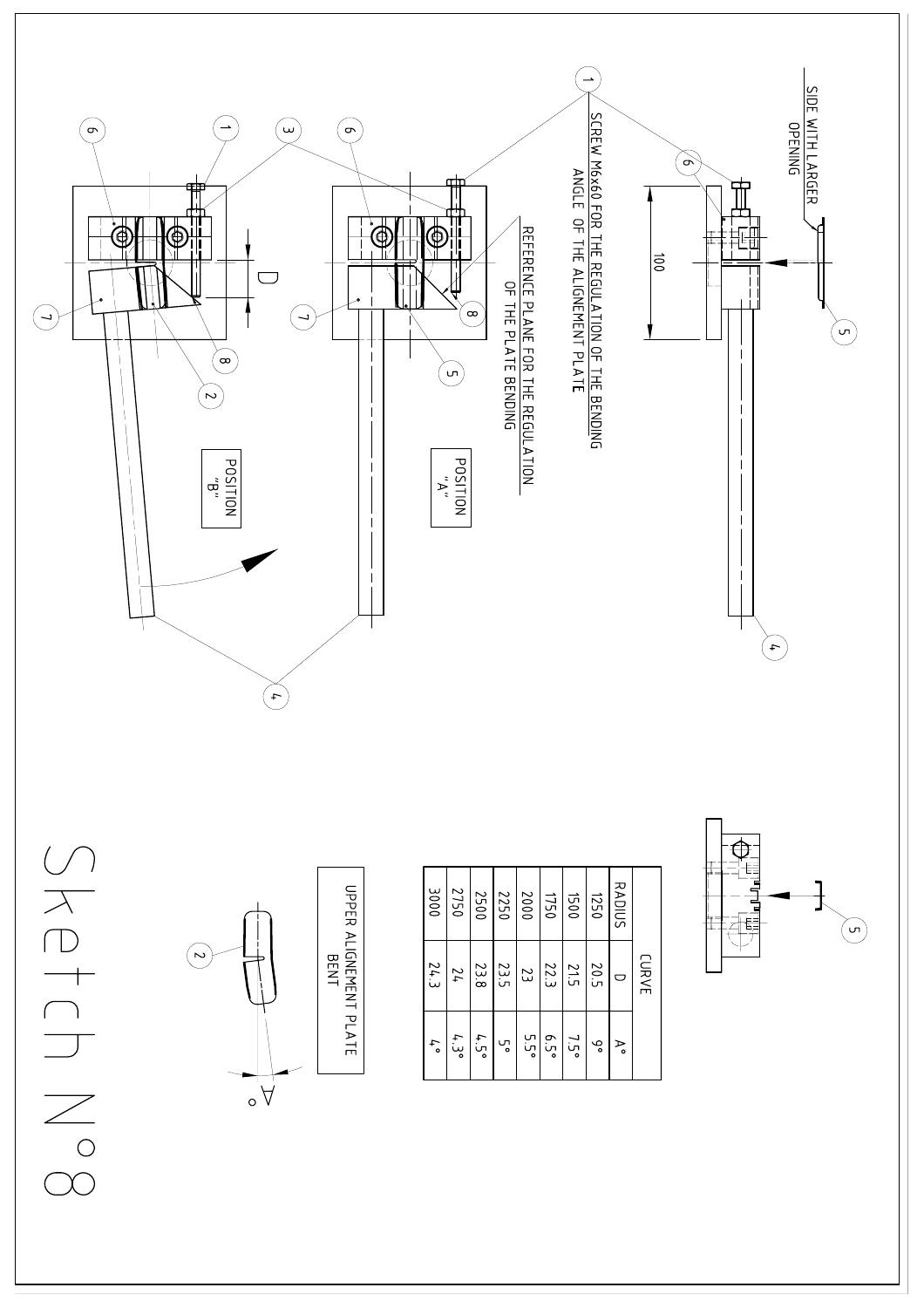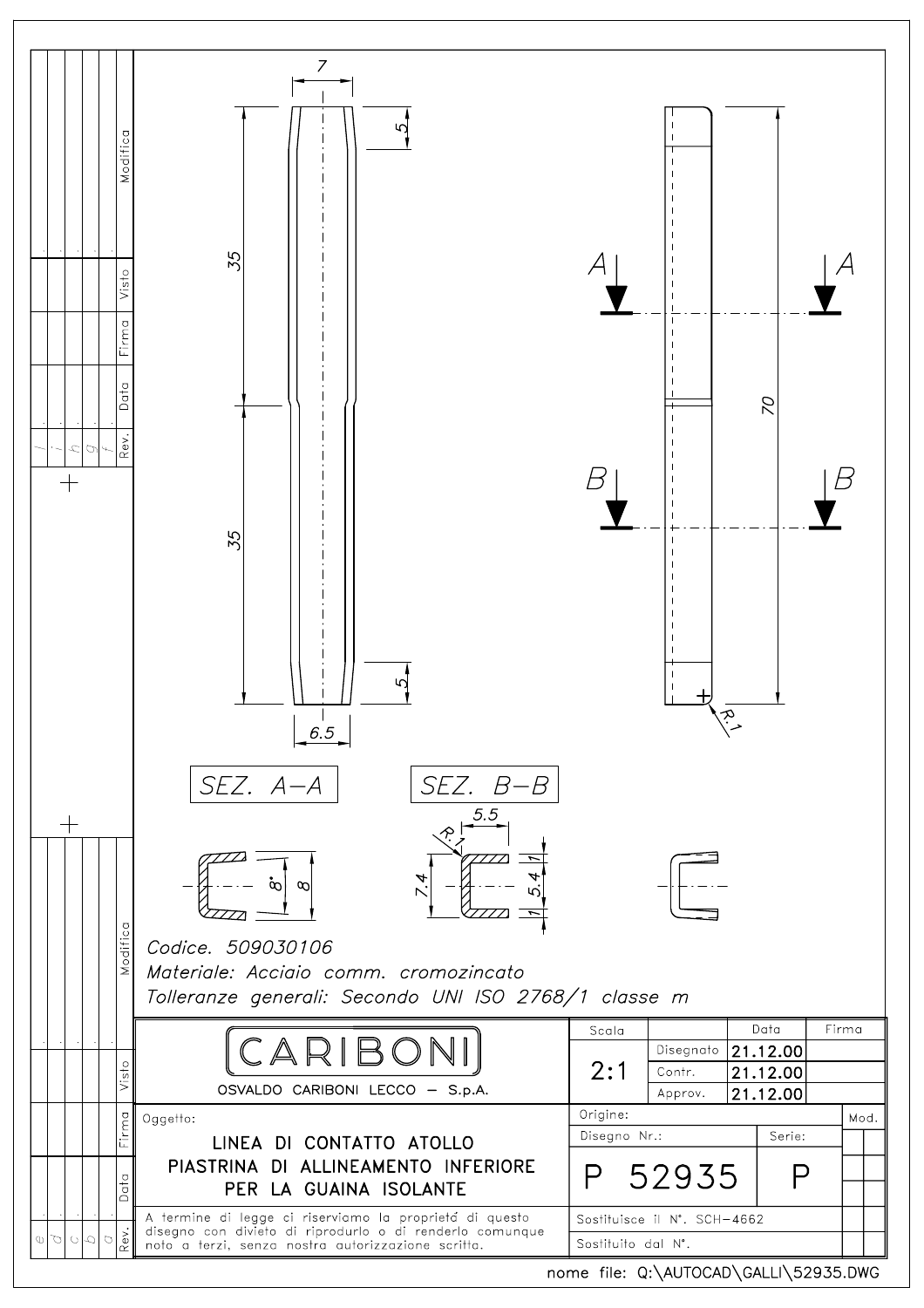

R:\Aufocad\GALLI\57312 E.dwg